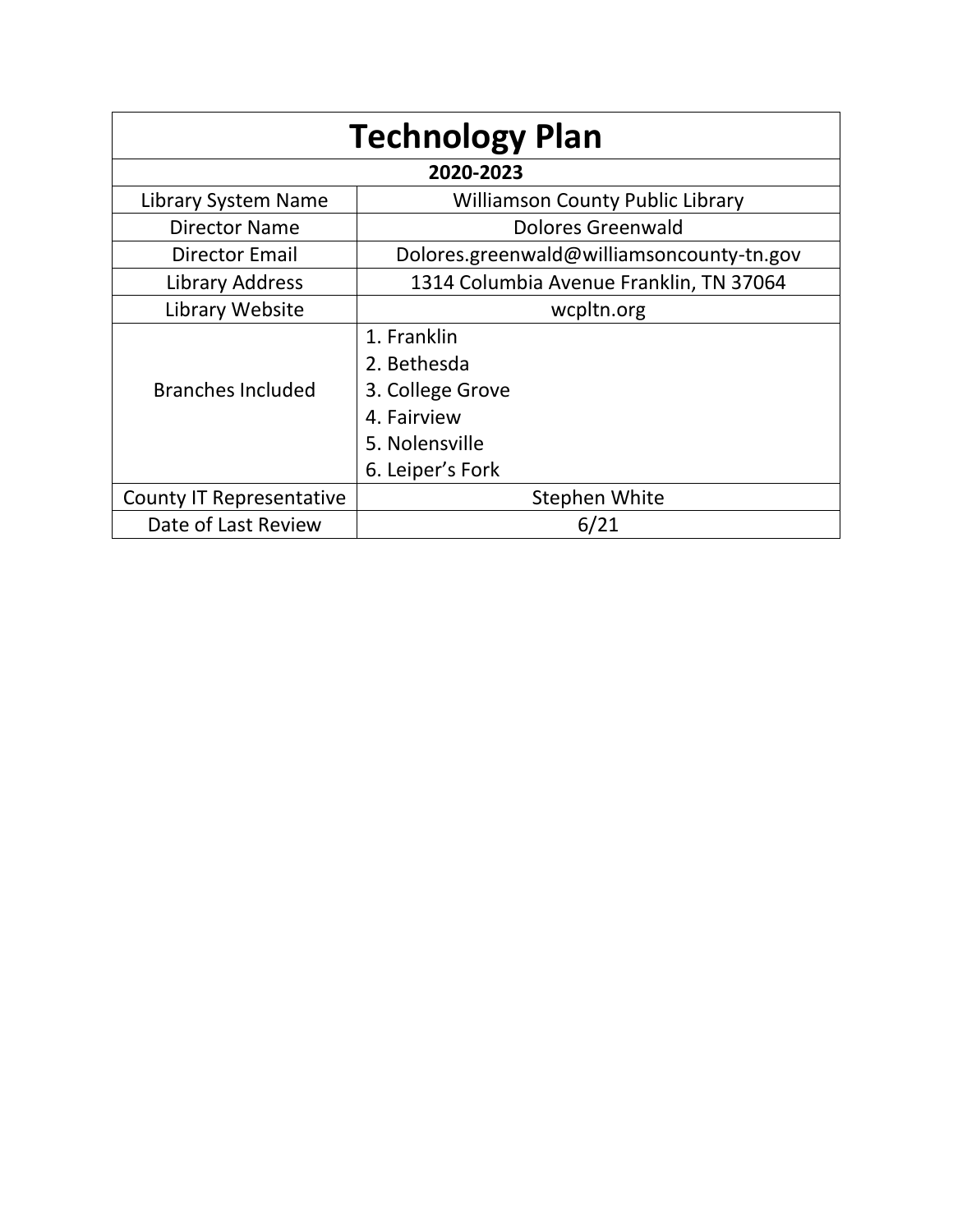# Table of Contents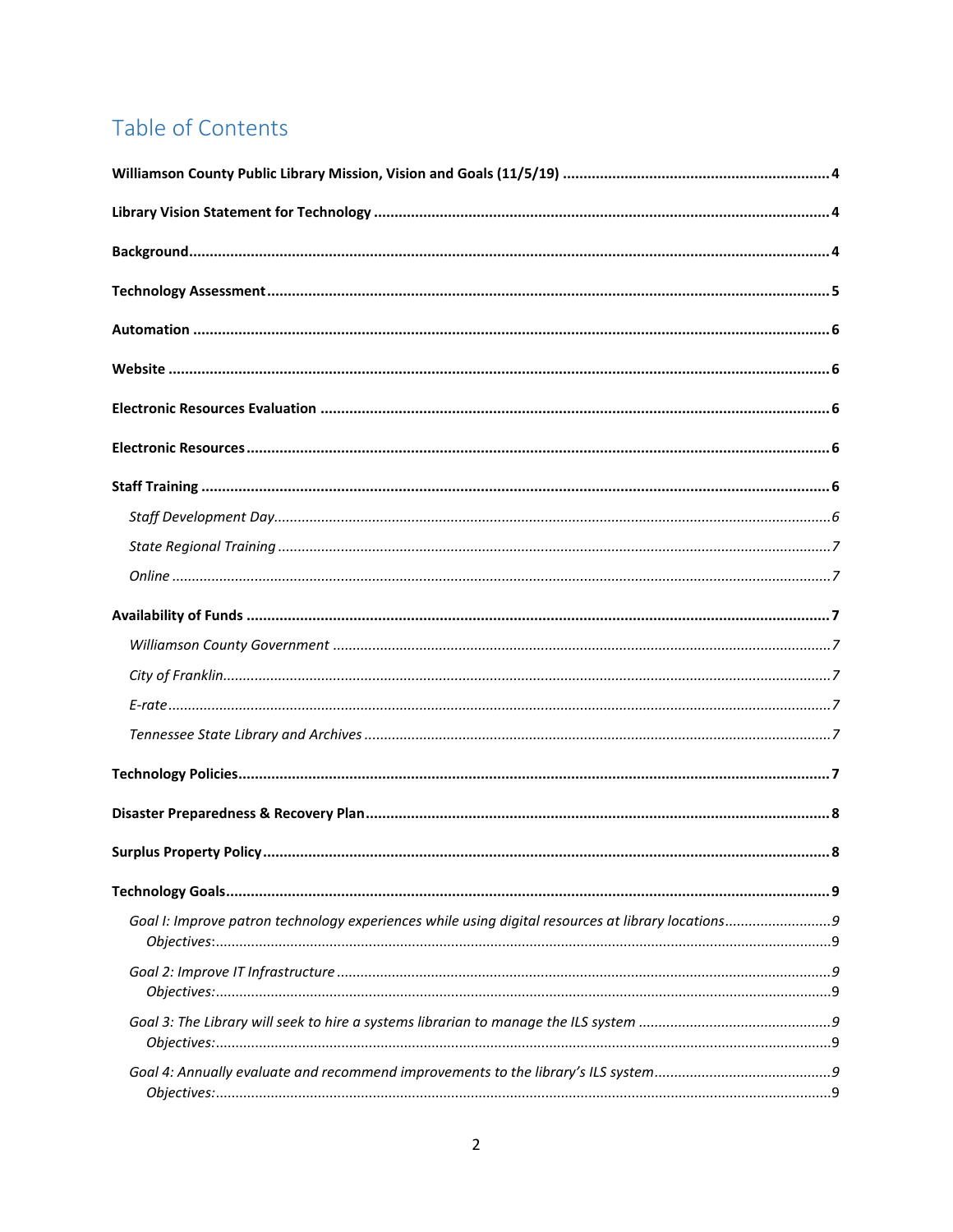| Goal 6: Library adult public service staff will meet annually with the WC IT department to discuss the technology |  |
|-------------------------------------------------------------------------------------------------------------------|--|
|                                                                                                                   |  |
|                                                                                                                   |  |
|                                                                                                                   |  |
|                                                                                                                   |  |
|                                                                                                                   |  |
|                                                                                                                   |  |
|                                                                                                                   |  |
|                                                                                                                   |  |
|                                                                                                                   |  |
|                                                                                                                   |  |
|                                                                                                                   |  |
|                                                                                                                   |  |
|                                                                                                                   |  |
|                                                                                                                   |  |
|                                                                                                                   |  |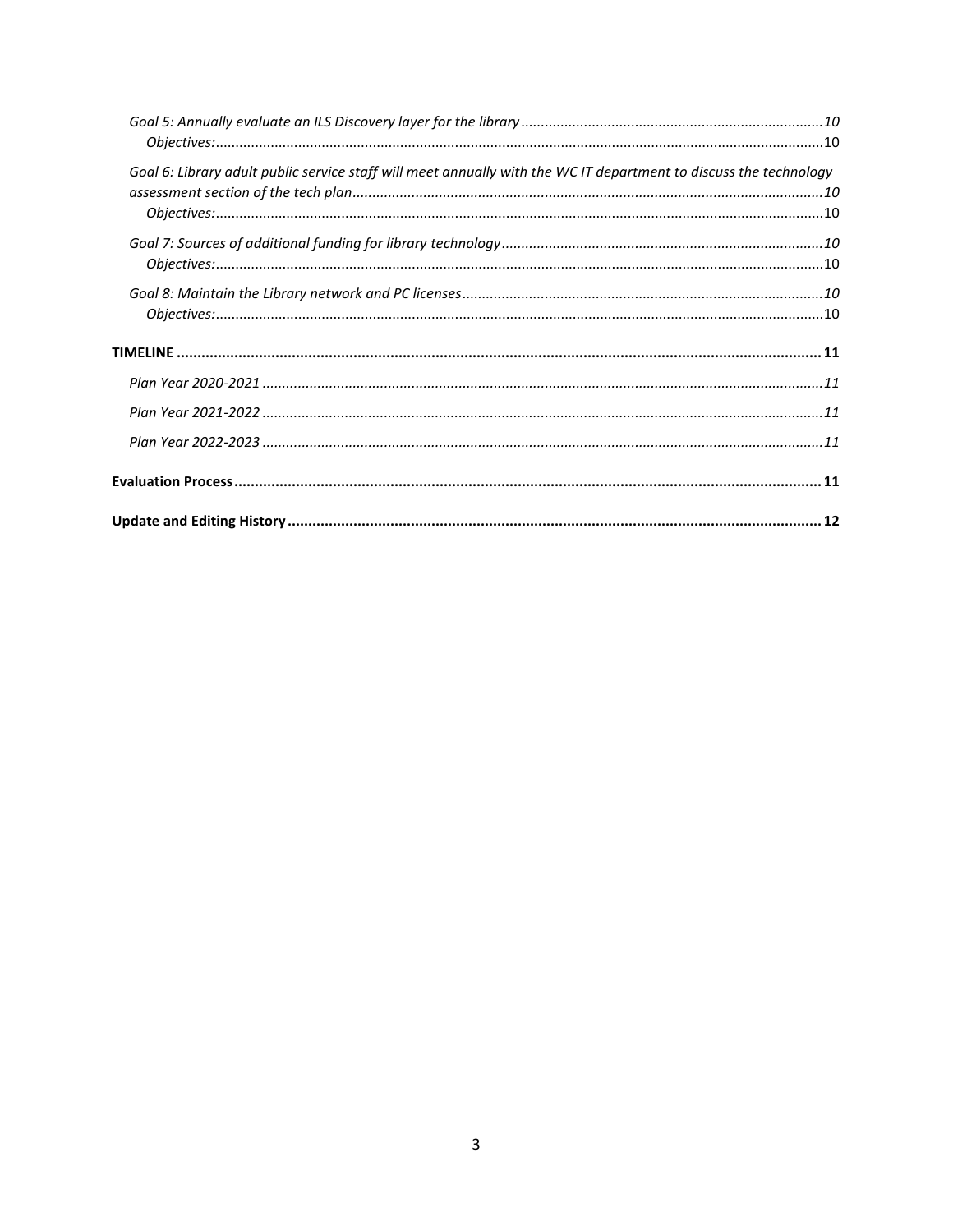# <span id="page-3-0"></span>Williamson County Public Library Mission, Vision and Goals (11/5/19)

#### **Mission**

• Williamson County Public Library provides quality educational, informational, and technology resources in order to enrich the lives of the Williamson County community.

#### **Vision**

• Williamson County Public Library will provide relevant and diverse opportunities and resources in an atmosphere that is equitable, responsive, and accessible.

### <span id="page-3-1"></span>Library Vision Statement for Technology

The WCPL will provide equitable access to technology for people of all ages and backgrounds using resources available inside the library, at outreach events, or through digital services.

### <span id="page-3-2"></span>Background

The library director, trustees, and staff technology committee will review the technology plan annually. The evaluation will include the progress and status of the following: meeting the goals and objectives, ILS system, 5 year computer replacement, and funding needs.

The Williamson County IT department manages the IT needs of the library including the following: upgrading of network infrastructure, purchasing of licenses, upgrading network cabling, etc.

In 2019, a staff committee was formed to study the plan. The committee reviewed data from several sources to determine technology priorities for the library. Data sources included survey responses, feedback from the strategic planning, technology training survey, and library staff brainstorming sessions.

The IT administrator will complete an inventory of the library's technology holdings with schedules for replacement and maintenance during the plan period.

The library director and library board reviewed technology policies required by the Tennessee State Public Library Standards.

[Tennessee Public Library Standards](http://sharetngov.tnsosfiles.com.s3.amazonaws.com/tsla/lps/Library%20Standards%20for%20Non-Metropolitan%20Libraries.pdf) Pg.24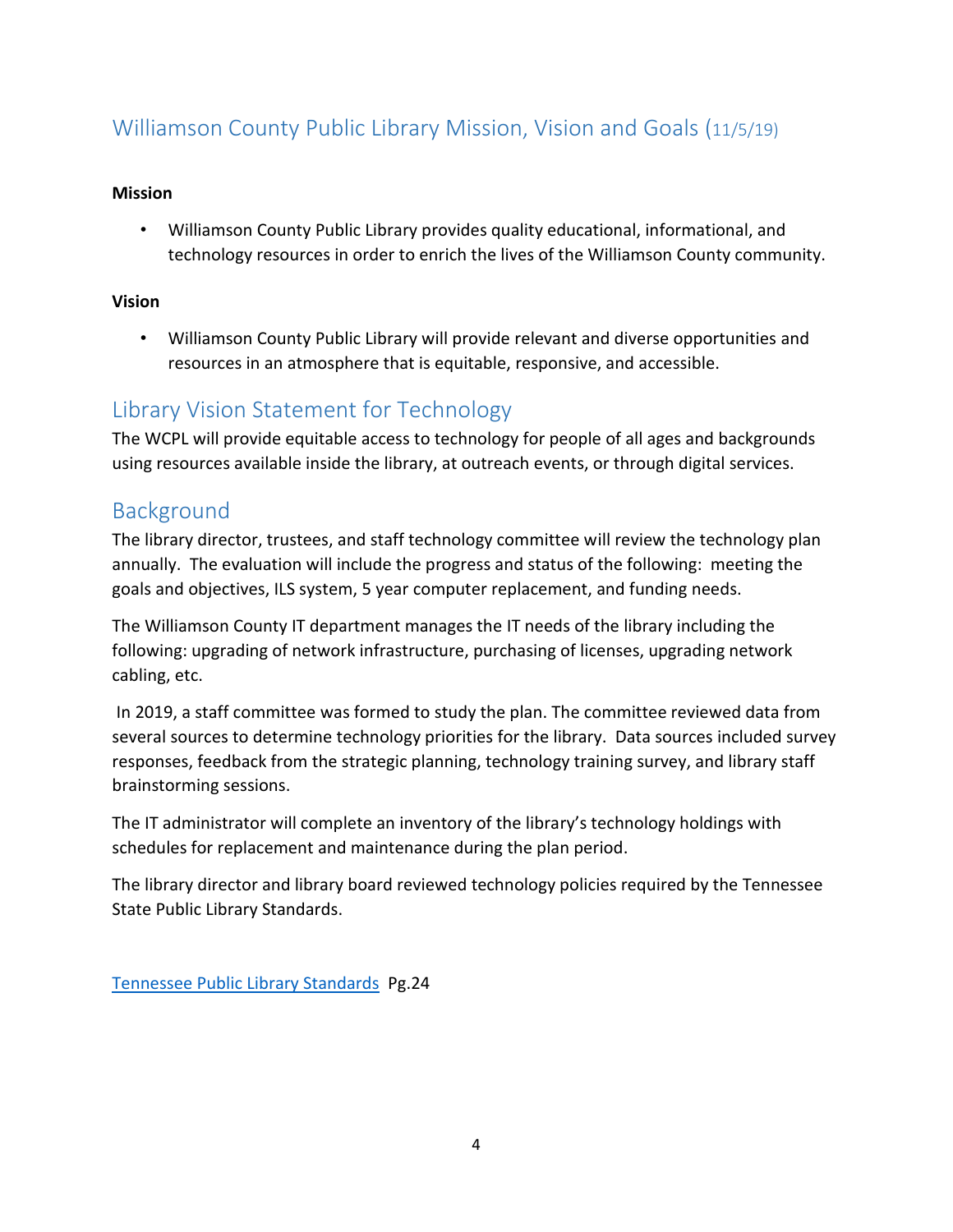### <span id="page-4-0"></span>Technology Assessment

Maintained by Library IT administrator:

| <b>NETWORK HARDWARE</b>                            |                                |                                             |                                             |                                             |                                       |  |  |  |
|----------------------------------------------------|--------------------------------|---------------------------------------------|---------------------------------------------|---------------------------------------------|---------------------------------------|--|--|--|
| <b>CATEGORY</b>                                    | <b>CURRENT</b><br><b>COUNT</b> | <b>PLAN</b><br><b>YEAR</b><br>2020-<br>2021 | <b>PLAN</b><br><b>YEAR</b><br>2021-<br>2022 | <b>PLAN</b><br><b>YEAR</b><br>2022-<br>2021 | <b>MAINTENANCE</b><br><b>SCHEDULE</b> |  |  |  |
| Wi-Fi Access point                                 | 23                             | 24                                          | 24                                          | 30                                          | Yearly/as needed                      |  |  |  |
| Server                                             | 8                              | 8                                           | 8                                           | 8                                           | Yearly analysis                       |  |  |  |
| Firewall                                           | 3                              | 3                                           | 3                                           | 3                                           | Yearly analysis                       |  |  |  |
| UPS/battery backup                                 | 85                             | 85                                          | 85                                          | 85                                          | As needed                             |  |  |  |
| <b>COMPUTERS</b>                                   |                                |                                             |                                             |                                             |                                       |  |  |  |
| Workstation (public access)                        | 110                            | 110                                         | 110                                         | 110                                         | 25% annually FYs<br>$22 - 25$         |  |  |  |
| Workstation (staff access)                         | 75                             | 75                                          | 75                                          | 75                                          | 25% annually FYs<br>$22 - 25$         |  |  |  |
| <b>OPAC</b>                                        | 22                             | 22                                          | 22                                          | 22                                          | As needed                             |  |  |  |
| Laptop (staff)                                     | $\overline{7}$                 | 10                                          | 15                                          | 15                                          | 25% annually FYs<br>$22 - 25$         |  |  |  |
| Laptop (public access)                             | 43                             | 43                                          | 43                                          | 43                                          | 25% annually FYs<br>$22 - 25$         |  |  |  |
| Children's area, non-<br>networked                 | 17                             | 17                                          | 20                                          | 21                                          | As needed                             |  |  |  |
| <b>PERIPHERALS</b>                                 |                                |                                             |                                             |                                             |                                       |  |  |  |
| ADA peripherals                                    | $\overline{7}$                 | 7                                           | $\overline{7}$                              | $\overline{7}$                              | As needed                             |  |  |  |
| Monochrome Printers (Public<br>Access)             | $\overline{7}$                 | 7                                           | $\overline{7}$                              | $\overline{7}$                              | As needed                             |  |  |  |
| <b>Color Printers (Public Access)</b>              | 7                              | 7                                           | 7                                           | 7                                           | As needed                             |  |  |  |
| Microfilm readers/ scanner                         | $\overline{2}$                 | $\overline{2}$                              | $\overline{2}$                              | $\overline{2}$                              | As needed                             |  |  |  |
| Flatbed scanners (1 staff, 2<br>public) + branches | 8                              | 8                                           | $\overline{2}$                              | $\overline{2}$                              | As needed                             |  |  |  |
| <b>TELECOMMUNICATIONS &amp; INTERNET ACCESS</b>    |                                |                                             |                                             |                                             |                                       |  |  |  |
| Fiber internet line (200x200<br>Mbps)              | $\checkmark$                   | $\checkmark$                                | $\checkmark$                                | $\checkmark$                                | N/A                                   |  |  |  |
| Wi-Fi hotspots                                     | 39                             | 39                                          | 39                                          | 29                                          | As needed                             |  |  |  |
| Shoretel VOIP Phones                               | 37                             | 45                                          | 45                                          | 45                                          | As needed                             |  |  |  |

Technology assessment includes age and need. As the above chart illustrates, the goal for the age of PCs is 5 years. In October of 2021, the County will conduct an inventory of computers. During the inventory, library managers, IT, and inventory control will determine if all available library computers are necessary. If the PCs are not necessary, staff will send them to surplus for auction.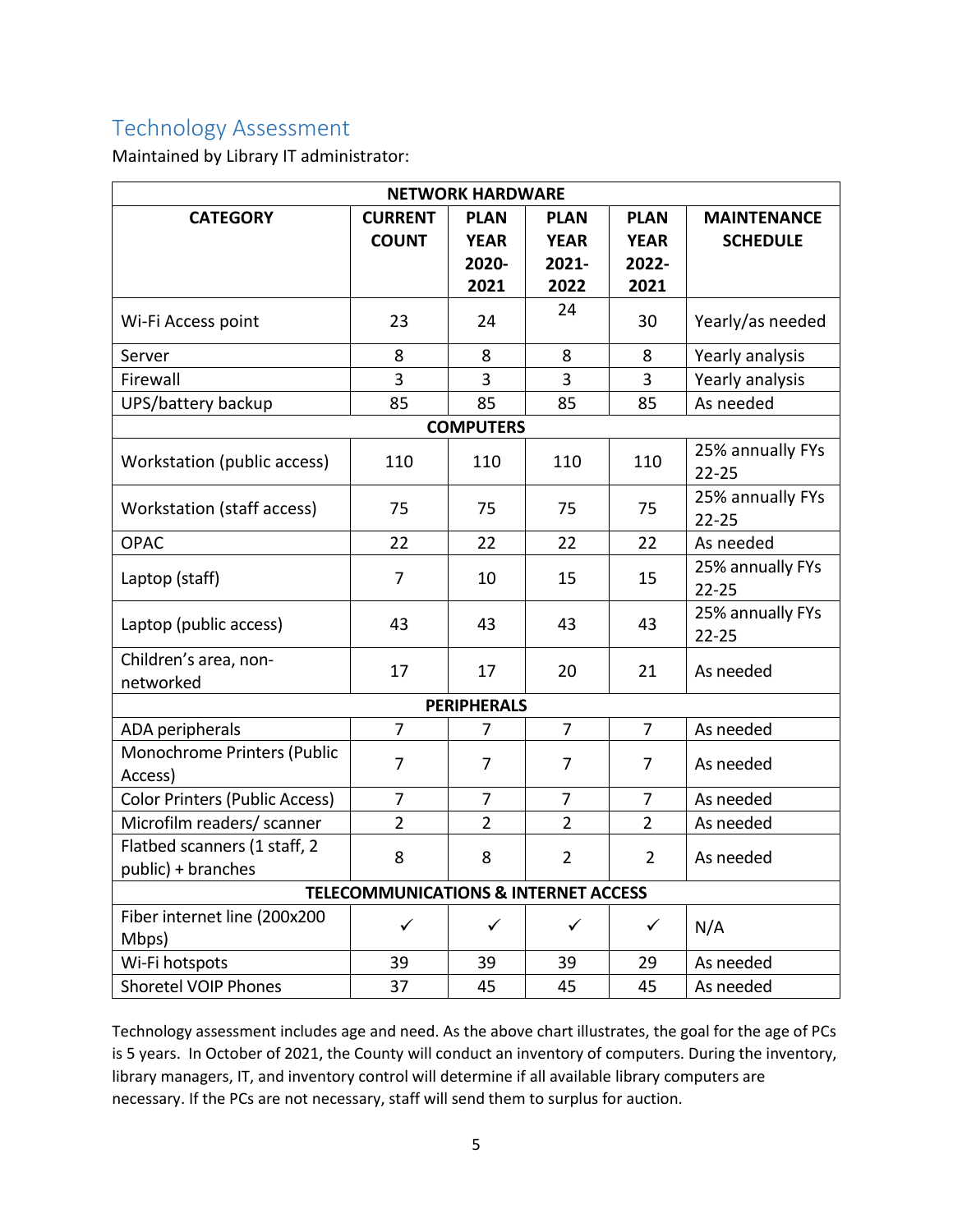### <span id="page-5-0"></span>Automation

The library began using a cloud-hosted integrated library system (ILS), Koha, in August, 2018. A library committee comprised of representatives from all branches and departments was formed to assess the appropriateness of the current ILS system (December, 2019). The committee will continue to evaluate KOHA, and other ILS systems.

### <span id="page-5-1"></span>Website

CivicPlus created the library's website, [www.wcpltn.org].

The library system lacks a dedicated webmaster. Therefore, each department and branch is directly responsible for his or her section of the website. Branch and main library staff received training on how to manage individual sections of the site.

Staff maintenance includes updates, maintenance schedule, and current information.

### <span id="page-5-2"></span>Electronic Resources Evaluation

Database vendors charge libraries a yearly fee. The Adult Services Manager evaluates the library's list of databases annually. Three main areas of consideration are:

- 1. Length of time: Libraries provide a new electronic resource for 3 years before evaluating its cost. It takes that amount of time before maximum use is determined. Most patrons are not regular database users.
- 2. Cost per use: After 3 years, the staff will weigh the annual cost of the database against the frequency of use.
- 3. Licensing: Before the library buys an electronic resource, the county attorney must review the contract. Contracts must follow state laws of Tennessee.

### <span id="page-5-3"></span>Electronic Resources

Contact Tech Service Department for a list of electronic resources available to patrons.

### <span id="page-5-4"></span>Staff Training

The library, following state library standards, requires all staff to complete technology training each year as part of the staff development plan. The type of training and amount required varies based on staff positions and descriptions. The library allocates funding each year, and all training is on work time.

#### <span id="page-5-5"></span>Staff Development Day

Staff Development Day is 8 hours of training. Included in the training are personality tests, customer service, and technology. It is an excellent opportunity for staff to learn and to network.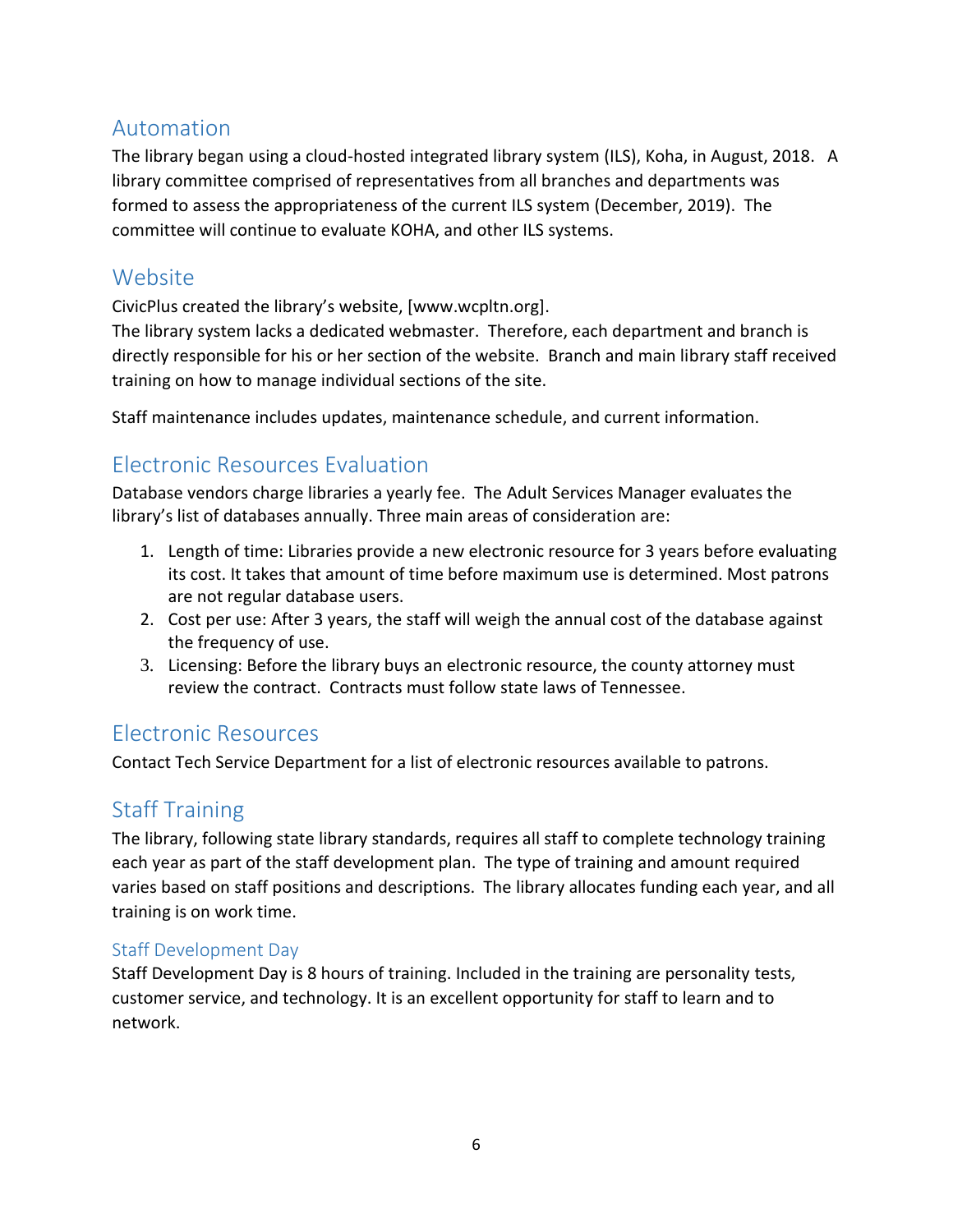#### <span id="page-6-0"></span>State Regional Training

The State Library provides training for the regions. The topics are for staff at all levels and include topics such as homeless patrons, customer service, technology, and databases. In addition, Library Trustees can participate in workshops specifically designed to their needs.

#### <span id="page-6-1"></span>Online

Webjunction and The American Library Association provide online training webinars for library employees free of charge.

### <span id="page-6-2"></span>Availability of Funds

The library receives funding from local, state, and federal sources.

#### <span id="page-6-3"></span>Williamson County Government

Williamson County Government provides the majority of the library's funding (capital expenses, personnel, lending materials, and operations). The library's fiscal year budget begins July 1.

#### <span id="page-6-4"></span>City of Franklin

The City of Franklin contributes approximately \$60,000 annually to the library. These funds are for lending materials such as e-books, print materials, and DVDs.

#### <span id="page-6-5"></span>E-rate

E-rate is a federally funded program established to subsidize the cost of internet by providing a discount based on the number of participants in a school district's free lunch program. Libraries can significantly increase their data speed at a reduced rate.

#### <span id="page-6-6"></span>Tennessee State Library and Archives

The Tennessee State Library and Archives contributes to library funding through technology grants and regional funds.

### <span id="page-6-7"></span>Technology Policies

The library director and library board review the library's technology policies annually.

#### **Current: Internet & Computer Use Policy**

Date of last revision: October 22, 2009

Date of last review by library board: December 4, 2019.

For complete Internet & Computer Use Policy, refer to appendix 2, p 14.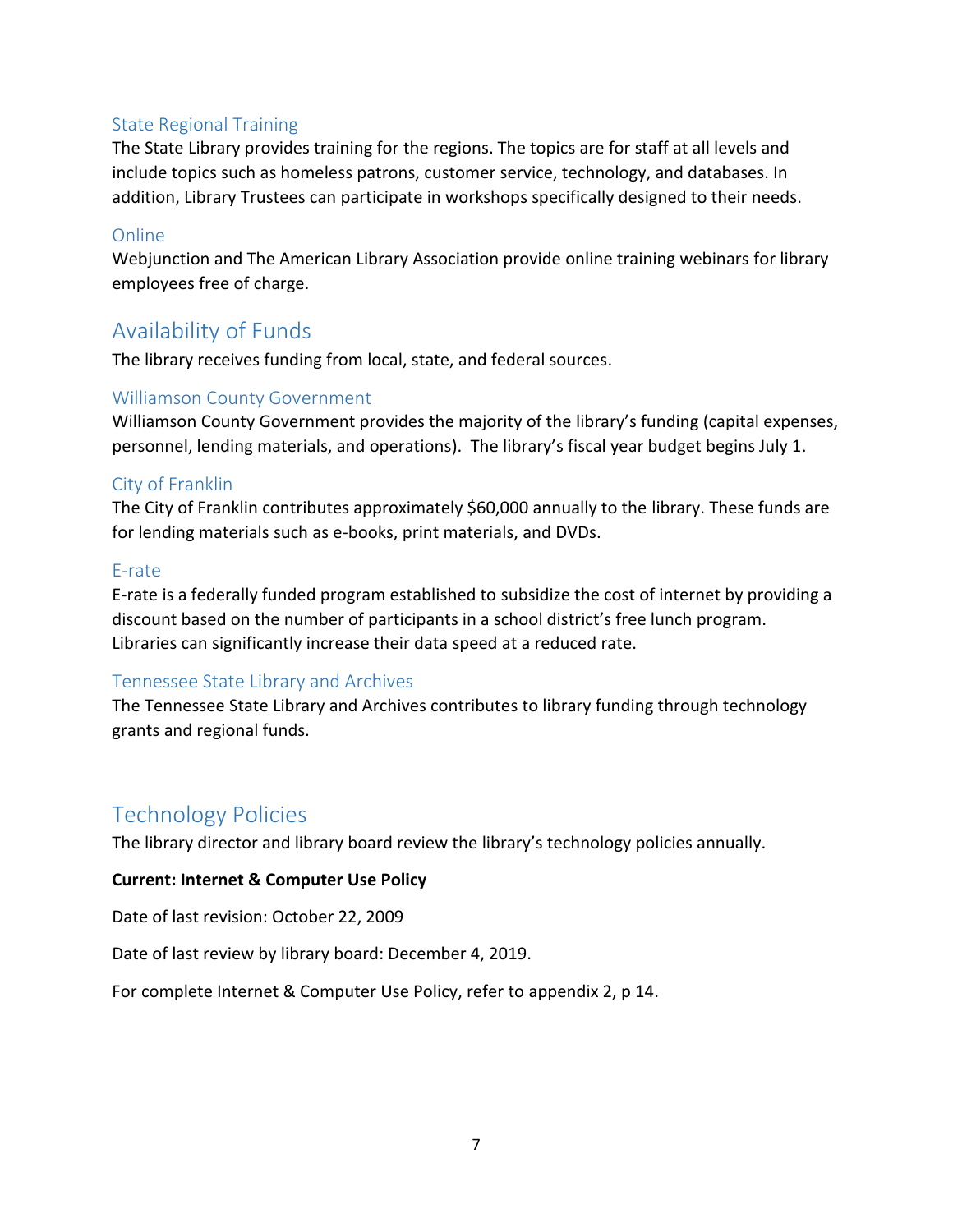### <span id="page-7-0"></span>Disaster Preparedness & Recovery Plan

As a County department, the library adheres to the county IT department Disaster Preparedness and Recovery Plan for Technology.

Williamson County, Tennessee, Department of Information Technology DISASTER RECOVERY PLAN **Revision History** rev. date name description 1.0 9/15/2012 David Thomas Original plan 1.1 4/3/2012 David Thomas Modification to establish plan for business continuity 1.2 2/9/2015 David Thomas Modification to establish plan for business continuity

### <span id="page-7-1"></span>Surplus Property Policy

The library follows the WC Budget and Purchasing Department guidelines when liquidating surplus materials.

Budget and Purchasing Department

<https://www.williamsoncounty-tn.gov/473/Inventory-Control>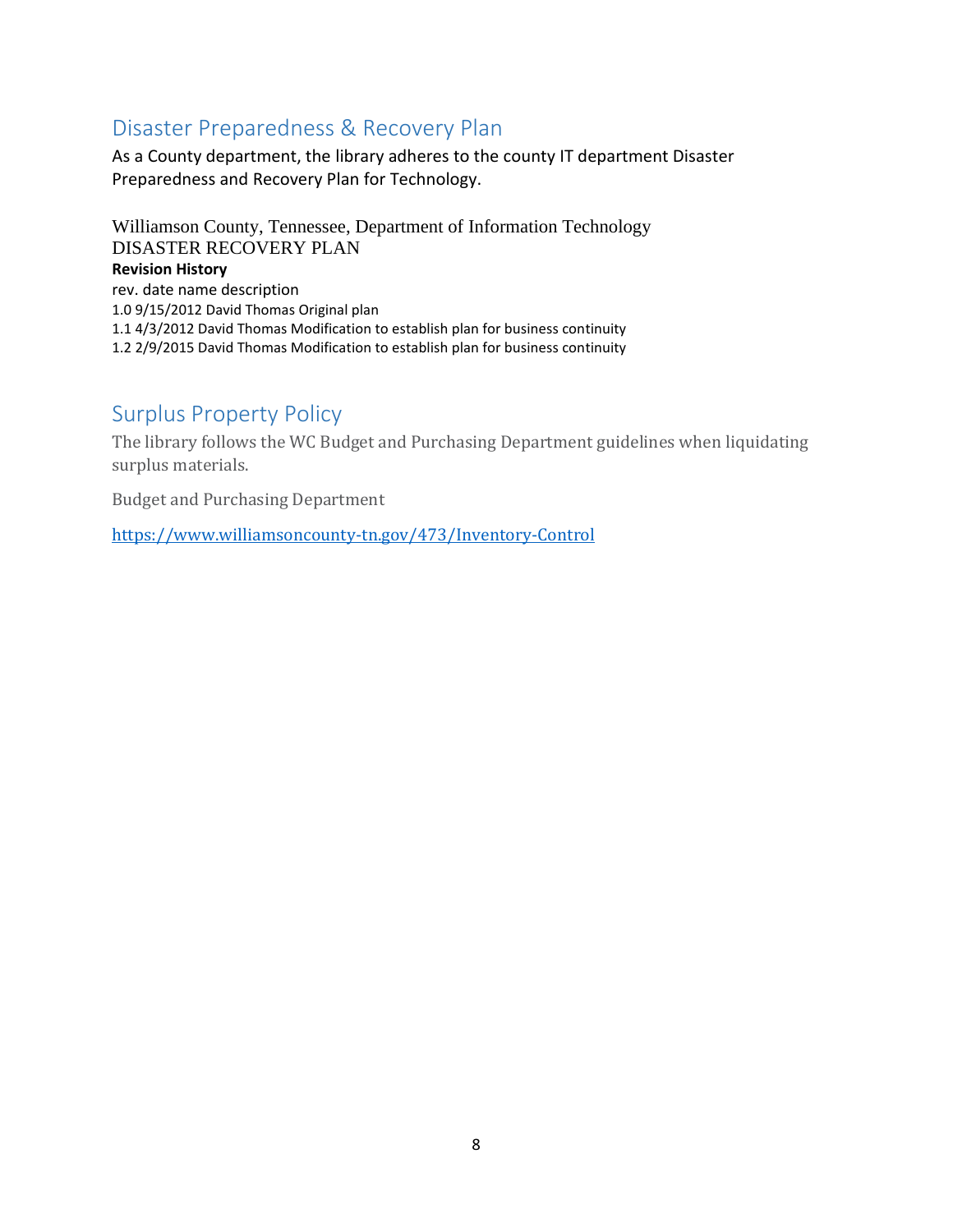# <span id="page-8-0"></span>Technology Goals

<span id="page-8-1"></span>Goal I: Improve patron technology experiences while using digital resources at library locations

*Objectives*:

- <span id="page-8-2"></span>• Install a print and credit card management system selected by library staff and reviewed by the Williamson County's IT department.
- Provide wireless printing for patrons' mobile devices with the assistance of the County's IT personnel.

#### <span id="page-8-4"></span><span id="page-8-3"></span>Goal 2: Improve IT Infrastructure

*Objectives:* 

- Upgrade both staff and public computers to Windows 10 operating system to be completed by January 14, 2020
- Implement a replacement plan for all staff and PC computers after 5 years old managed by the IT department.
- Learn, install, and deploy KACE system monitoring and inventory system, used by the IT department to increase the IT department
- Increase the number of Geovision monitoring cameras for the main library. Library staff will use this expansion for security purposes.
- Research cost option for Deepfreeze upgrade
- Install server racks at library locations deployed by the IT department.

#### <span id="page-8-5"></span>Goal 3: The Library will seek to hire a systems librarian to manage the ILS system

#### <span id="page-8-6"></span>*Objectives:*

- The systems librarian manages upgrades
- Serve as a Liaison between the library and the vendor
- Evaluates technical issues regarding the system
- Works with the County's IT department to maintain standardization between the network and ILS.

#### <span id="page-8-7"></span>Goal 4: Annually evaluate and recommend improvements to the library's ILS system

<span id="page-8-8"></span>*Objectives:*

- The library will maintain an ILS task force
- Staff ILS task force will meet annually to determine if the Library's current system meets its changing needs. If needed the task force will recommend to library administration recommendations for purchase. The task force will gather patron input to assist in determining need.
- Task force will evaluate current trends in web use, search strategies, cataloging, and circulation to determine relevance of system.
- Install and deploy i-tiva automated messaging system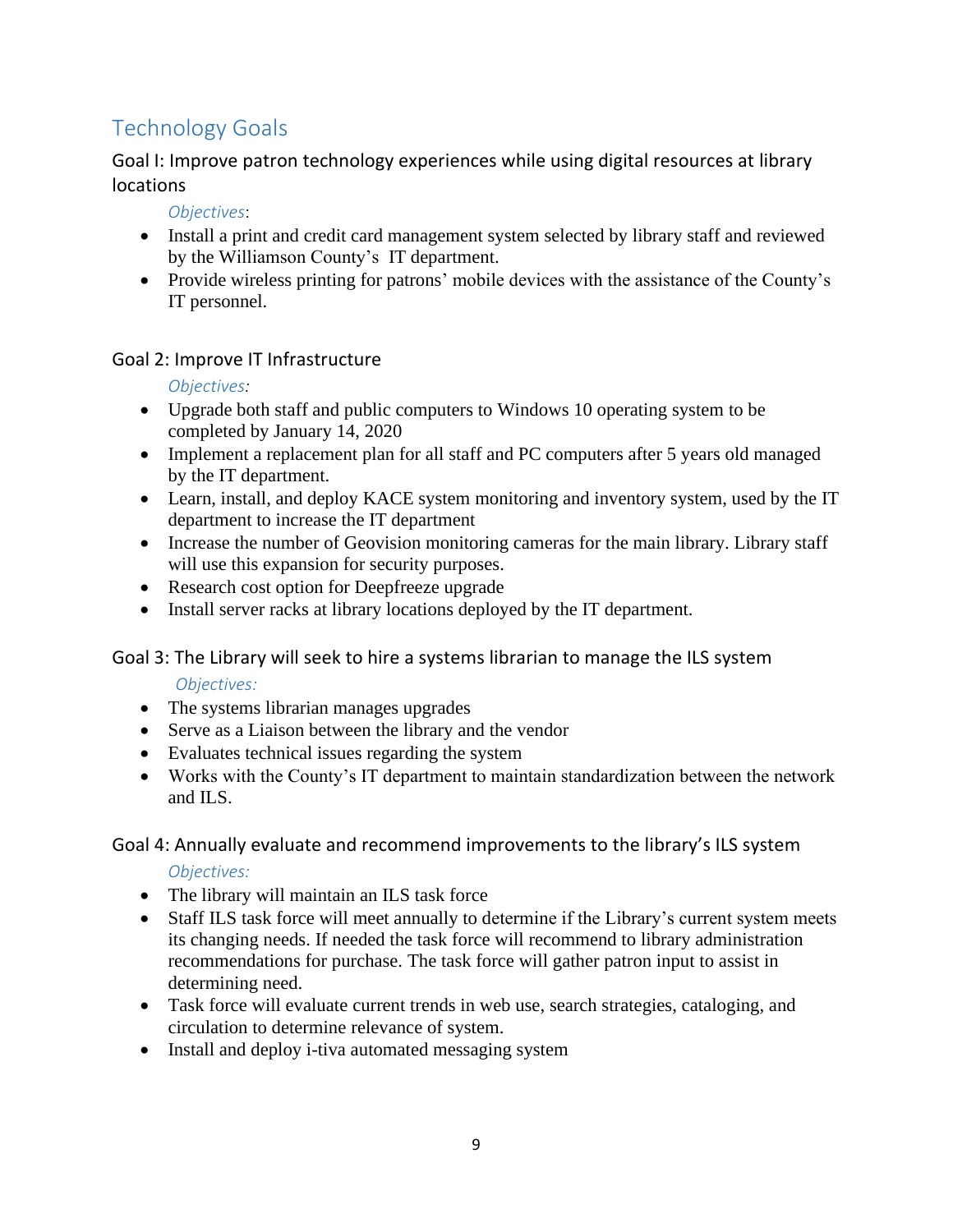<span id="page-9-1"></span><span id="page-9-0"></span>Goal 5: Annually evaluate an ILS Discovery layer for the library

*Objectives:*

- The staff ILS task force will meet every year to determine the need for an ILS discovery layer, or changes to the layer that we are using.
- The task force will evaluate the following items regarding the discovery layer:
	- o Ease of use for the end user regarding placing of holds and viewing and paying fines.
	- o Latest online search techniques such as faceted searching
	- o Visually appealing and eye-catching

<span id="page-9-2"></span>Goal 6: Library adult public service staff will meet annually with the WC IT department to discuss the technology assessment section of the tech plan

*Objectives:*

- <span id="page-9-3"></span>• Oversee the IT assessment table and evaluate when to purchase items on the list.
- Coordinate with the WC IT department on equipment specs and retail selection.

<span id="page-9-4"></span>Goal 7: Sources of additional funding for library technology

<span id="page-9-5"></span>*Objectives:*

- Friends of the Williamson County Public Library provide the library with annual fundraising money and a small portion goes to staff training.
- Williamson County Foundation provides the library with technology especially in the realm of children's services. This could include sponsorships from area businesses and individuals.
- Tennessee State Library and Archives provides annual grant money to upgrade our technology infrastructure.
- Middle Tennessee Electric grant Friends groups which support WCPL have received MTE grant money. This grant has supplied such digital support as children's literacy computers.
- Capital requests regarding technology as needed.
- Library fine revenue currently subsidizes technology needs.

### <span id="page-9-6"></span>Goal 8: Maintain the Library network and PC licenses

<span id="page-9-7"></span>*Objectives:*

- Library staff will coordinate with the WC IT department to keep its network and PC licenses up to date.
- WCPL staff will also coordinate with IT on when to purchase licenses on new network or pc software.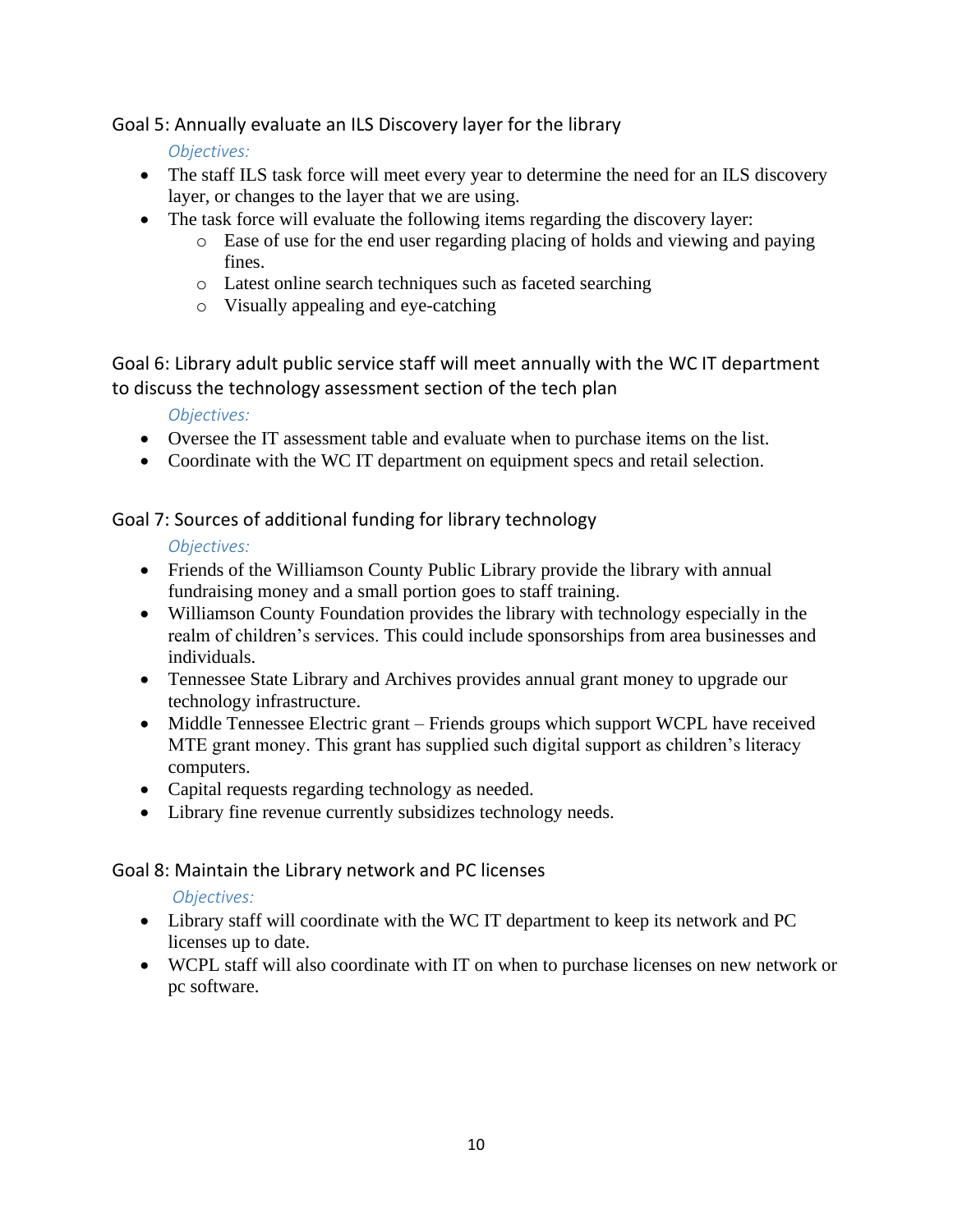### <span id="page-10-0"></span>TIMELINE

<span id="page-10-1"></span>Plan Year 2020-2021:

- Complete E-rate competitive bidding & application process to upgrade Internet service from copper cable to fiber optic 200 x 200 Mbps.
- Windows 10 install
- Deploy new computers
- Complete i-tiva installation
- KACE configuration
- Envisionware system upgrade

#### <span id="page-10-2"></span>Plan Year 2021-2022

- Purchase additional licenses for KACE software
- Purchase and deploy more Aerohive wireless access points
- Purchase and install more Geovision cameras
- Research Deepfreeze upgrade cost
- Evaluate self-checkout
- Replace Cash/ Coin machines with Envisionware
- Additional patron payment options
- Branch library server rack install
- Lab and Children's Projectors

#### <span id="page-10-3"></span>Plan Year 2022-2023

- Staff work with the with the WC IT department to evaluate library's discovery layer
- The staff IT task force evaluates and makes recommendations for possible change to the library's ILS system.

### <span id="page-10-4"></span>Evaluation Process

The technology plan's success depends on the library's ability to meet objectives on the timeline indicated in the plan. The library director will evaluate progress every six months, and the library board will evaluate progress annually. The library will conduct a community needs assessment for technology in the second year of the plan.